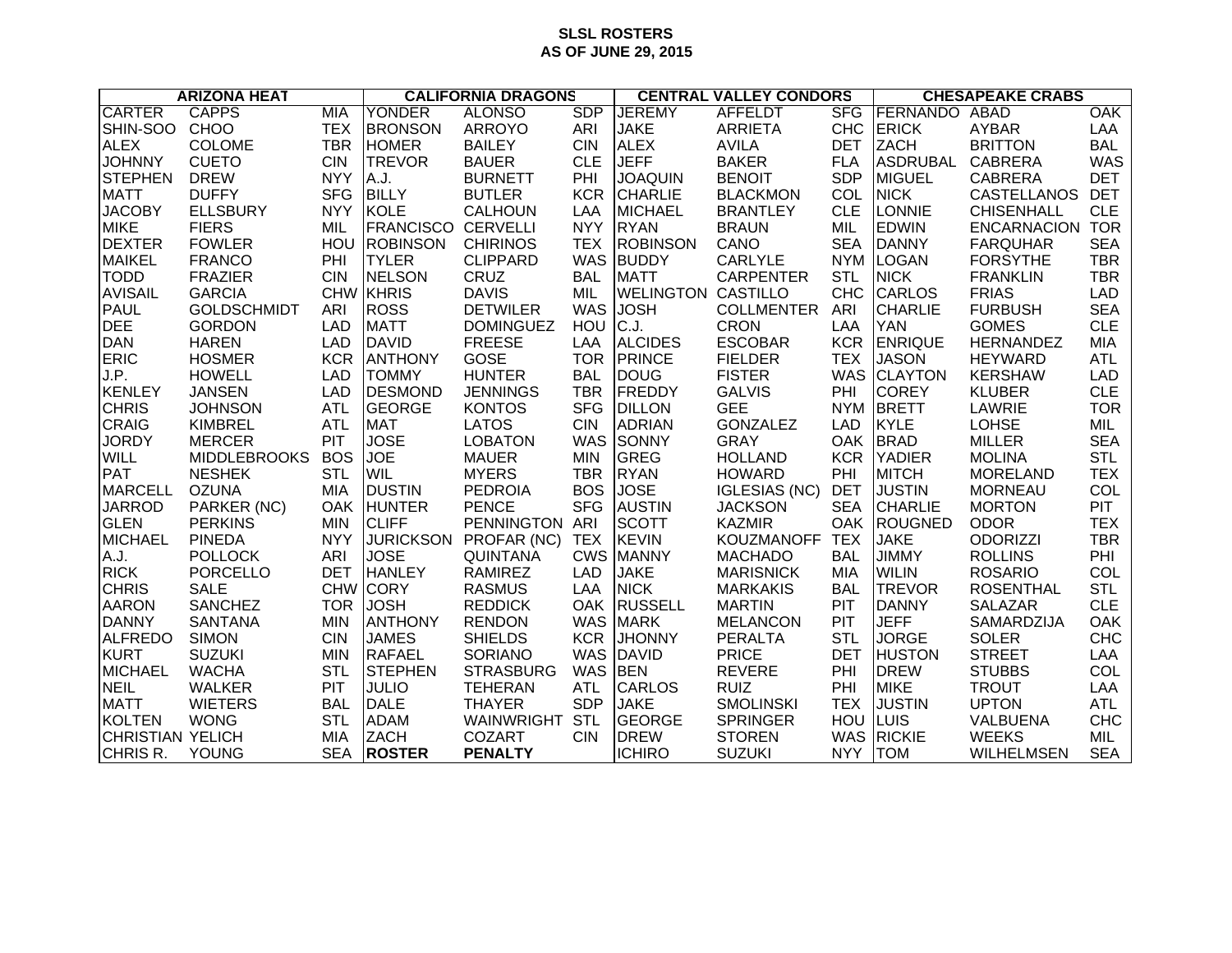## **SLSL ROSTERS AS OF JUNE 29, 2015**

| <b>EMERALD CITY OSPREY</b> |                    | <b>GALAPAGOS TORTOISES</b> |                     |                   | <b>JACKSON HOLE GUIDES</b> |                |                  | <b>MALIBU WAVE</b> |                          |                    |            |
|----------------------------|--------------------|----------------------------|---------------------|-------------------|----------------------------|----------------|------------------|--------------------|--------------------------|--------------------|------------|
| <b>JOSE</b>                | <b>ALTUVE</b>      | <b>HOU</b>                 | <b>DUSTIN</b>       | <b>ACKLEY</b>     | <b>SEA</b>                 | <b>CHASE</b>   | <b>ANDERSON</b>  | <b>ARI</b>         | KYLE                     | <b>BLANKS</b>      | <b>OAK</b> |
| HENDERSON ALVAREZ          |                    | MIA                        | ARISMENDY ALCANTARA |                   | <b>CHC</b>                 | NORICHIKA AOKI |                  | <b>KCR</b>         | <b>MIKE</b>              | <b>BOLSINGER</b>   | <b>LAD</b> |
| PEDRO                      | <b>ALVAREZ</b>     | <b>PIT</b>                 | <b>OSWALDO</b>      | <b>ARCIA</b>      | <b>MIN</b>                 | <b>BRANDON</b> | <b>BELT</b>      | <b>SFG</b>         | <b>JAY</b>               | <b>BRUCE</b>       | <b>CIN</b> |
| <b>JAVIER</b>              | <b>BAEZ</b>        | <b>CHC</b>                 | <b>MOOKIE</b>       | <b>BETTS</b>      | <b>BOS</b>                 | <b>CLAY</b>    | <b>BUCHHOLZ</b>  | <b>BOS</b>         | <b>AROLDIS</b>           | <b>CHAPMAN</b>     | <b>CIN</b> |
| <b>ADRIAN</b>              | <b>BELTRE</b>      | <b>TEX</b>                 | <b>BRAD</b>         | <b>BOXBERGER</b>  | <b>TBR</b>                 | <b>STARLIN</b> | <b>CASTRO</b>    | <b>CHC</b>         | COCO                     | <b>CRISP</b>       | OAK        |
| <b>GREGOR</b>              | <b>BLANCO</b>      | <b>SFG</b>                 | <b>RUSNEY</b>       | <b>CASTILLO</b>   | <b>BOS</b>                 | <b>HANK</b>    | <b>CONGER</b>    | LAA                | <b>ODRISAMER</b>         | <b>DESPAIGNE</b>   | <b>SDP</b> |
| <b>JACKIE</b>              | <b>BRADLEY JR.</b> | <b>BOS</b>                 | <b>ALEX</b>         | <b>COBB</b>       | <b>TBR</b>                 | <b>JUSTIN</b>  | <b>DE FRATUS</b> | PHI                | <b>DEREK</b>             | <b>DIETRICH</b>    | <b>MIA</b> |
| <b>CHRIS</b>               | <b>CARTER</b>      | HOU                        | <b>WADE</b>         | <b>DAVIS</b>      | <b>KCR</b>                 | <b>RANDALL</b> | <b>DELGADO</b>   | ARI                | <b>LUCAS</b>             | <b>DUDA</b>        | <b>NYM</b> |
| <b>ANDREW</b>              | <b>CASHNER</b>     | <b>SDP</b>                 | <b>IAN</b>          | <b>DESMOND</b>    | <b>WAS</b>                 | <b>JOSH</b>    | <b>DONALDSON</b> | OAK                | <b>RANDAL</b>            | <b>GRICHUK</b>     | <b>STL</b> |
| <b>BRANDON</b>             | <b>CRAWFORD</b>    | <b>SFG</b>                 | <b>EDUARDO</b>      | <b>ESCOBAR</b>    | <b>MIN</b>                 | <b>ZACH</b>    | <b>DUKE</b>      | MIL                | <b>MARWIN</b>            | <b>GONZALEZ</b>    | HOU        |
| YU                         | <b>DARVISH</b>     | <b>TEX</b>                 | <b>JAIME</b>        | <b>GARCIA</b>     | <b>STL</b>                 | <b>MARCO</b>   | <b>ESTRADA</b>   | MIL                | <b>ZACK</b>              | <b>GREINKE</b>     | LAA        |
| <b>CHRIS</b>               | <b>DAVIS</b>       | <b>BAL</b>                 | <b>MATT</b>         | <b>GARZA</b>      | MIL                        | <b>JOSE</b>    | <b>FERNANDEZ</b> | <b>MIA</b>         | <b>COLE</b>              | <b>HAMELS</b>      | PHI        |
| <b>COREY</b>               | <b>DICKERSON</b>   | COL                        | <b>KEVIN</b>        | <b>GAUSMAN</b>    | <b>BAL</b>                 | <b>CARLOS</b>  | <b>GONZALEZ</b>  | <b>COL</b>         | <b>ADEINY</b>            | <b>HECHEVARRIA</b> | <b>MIA</b> |
| <b>DANNY</b>               | <b>ESPINOSA</b>    | <b>WAS</b>                 | YASMANI             | <b>GRANDAL</b>    | <b>SDP</b>                 | <b>ALEX</b>    | <b>GORDON</b>    | <b>KCR</b>         | <b>KELVIN</b>            | <b>HERRERA</b>     | <b>KCR</b> |
| <b>CASEY</b>               | <b>FIEN</b>        | <b>MIN</b>                 | <b>CHASE</b>        | <b>HEADLEY</b>    | <b>NYY</b>                 | <b>LUKE</b>    | <b>GREGERSON</b> | <b>SDP</b>         | <b>AARON</b>             | <b>HICKS</b>       | <b>MIN</b> |
| <b>BRETT</b>               | <b>GARDNER</b>     | <b>NYY</b>                 | <b>KYLE</b>         | <b>HENDRICKS</b>  | <b>CHC</b>                 | <b>BRYCE</b>   | <b>HARPER</b>    | <b>WAS</b>         | <b>BROCK</b>             | <b>HOLT</b>        | <b>BOS</b> |
| <b>EVAN</b>                | <b>GATTIS</b>      | <b>ATL</b>                 | <b>DILSON</b>       | <b>HERRERA</b>    | <b>NYM</b>                 | <b>AARON</b>   | <b>HILL</b>      | ARI                | <b>HOWIE</b>             | <b>KENDRICK</b>    | LAA        |
| <b>JOSH</b>                | <b>HAMILTON</b>    | LAA                        | <b>ADAM</b>         | <b>JONES</b>      | <b>BAL</b>                 | <b>DEREK</b>   | <b>HOLLAND</b>   | <b>TEX</b>         | <b>IAN</b>               | <b>KENNEDY</b>     | <b>SDP</b> |
| <b>JOHN</b>                | <b>JASO</b>        | <b>OAK</b>                 | <b>JAKE</b>         | <b>LAMB</b>       | ARI                        | <b>DREW</b>    | <b>HUTCHISON</b> | <b>TOR</b>         | <b>JONATHAN</b>          | <b>LUCROY</b>      | MIL        |
| <b>ADAM</b>                | <b>LAROCHE</b>     | <b>WAS</b>                 | <b>JON</b>          | <b>LESTER</b>     | <b>OAK</b>                 | <b>ENDER</b>   | <b>INCIARTE</b>  | <b>ARI</b>         | <b>LEONYS</b>            | <b>MARTIN</b>      | <b>TEX</b> |
| <b>DOMINIC</b>             | <b>LEONE</b>       | <b>SEA</b>                 | <b>JED</b>          | LOWRIE            | <b>OAK</b>                 | <b>DALLAS</b>  | <b>KEUCHEL</b>   | <b>HOU</b>         | <b>NICK</b>              | <b>MARTINEZ</b>    | <b>TEX</b> |
| <b>MICHAEL</b>             | <b>MCKENRY</b>     | COL                        | <b>COLLIN</b>       | <b>MCHUGH</b>     | HOU                        | <b>JASON</b>   | <b>KIPNIS</b>    | <b>CLE</b>         | <b>VICTOR</b>            | <b>MARTINEZ</b>    | <b>DET</b> |
| <b>MIKE</b>                | <b>NAPOLI</b>      | <b>BOS</b>                 | <b>ANDREW</b>       | <b>MILLER</b>     | <b>BAL</b>                 | <b>JUAN</b>    | <b>LAGARES</b>   | <b>NYM</b>         | <b>ANDREW</b>            | <b>MCCUTCHEN</b>   | <b>PIT</b> |
| <b>DAN</b>                 | <b>OTERO</b>       | <b>OAK</b>                 | <b>DEREK</b>        | <b>NORRIS</b>     | <b>OAK</b>                 | <b>MIKE</b>    | <b>LEAKE</b>     | <b>CIN</b>         | <b>CASEY</b>             | <b>MCGEHEE</b>     | <b>MIA</b> |
| <b>CHRIS</b>               | <b>OWINGS</b>      | ARI                        | <b>JOC</b>          | <b>PEDERSON</b>   | <b>LAD</b>                 | <b>EVAN</b>    | <b>LONGORIA</b>  | <b>TBR</b>         | <b>BRANDON</b>           | <b>MOSS</b>        | OAK        |
| <b>JOE</b>                 | <b>PANIK</b>       | <b>SFG</b>                 | <b>BUSTER</b>       | <b>POSEY</b>      | <b>SFG</b>                 | <b>DEVIN</b>   | <b>MESORACO</b>  | <b>CIN</b>         | <b>MIKE</b>              | <b>MOUSTAKAS</b>   | <b>KCR</b> |
| <b>WILY</b>                | <b>PERALTA</b>     | MIL                        | <b>ALEXEI</b>       | <b>RAMIREZ</b>    | <b>CWS</b>                 | <b>SHELBY</b>  | <b>MILLER</b>    | <b>STL</b>         | <b>CHRIS</b>             | <b>PARMELEE</b>    | <b>BAL</b> |
| <b>SALVADOR</b>            | PEREZ              | <b>KCR</b>                 | <b>ARAMIS</b>       | <b>RAMIREZ</b>    | MIL                        | <b>LOGAN</b>   | <b>MORRISON</b>  | <b>SEA</b>         | <b>BRAYAN</b>            | <b>PENA</b>        | <b>DET</b> |
| <b>TANNER</b>              | <b>ROARK</b>       | <b>WAS</b>                 | A.J.                | <b>RAMOS</b>      | <b>MIA</b>                 | <b>JACE</b>    | <b>PETERSON</b>  | <b>SDP</b>         | A.J.                     | PIERZYNSKI         | <b>CWS</b> |
| <b>HECTOR</b>              | <b>RONDON</b>      | <b>CHC</b>                 | <b>GARRETT</b>      | <b>RICHARDS</b>   | LAA                        | <b>DALTON</b>  | <b>POMPEY</b>    | <b>TOR</b>         | GREGORY                  | <b>POLANCO</b>     | <b>PIT</b> |
| <b>PABLO</b>               | SANDOVAL           | <b>SFG</b>                 | <b>ANTHONY</b>      | <b>RIZZO</b>      | <b>CHC</b>                 | <b>ALBERT</b>  | <b>PUJOLS</b>    | LAA                | <b>ZACH</b>              | <b>PUTNAM</b>      | <b>CWS</b> |
| JON                        | <b>SINGLETON</b>   | HOU                        | <b>JUSTIN</b>       | <b>RUGGIANO</b>   | <b>CHC</b>                 | <b>JOSE</b>    | <b>RAMIREZ</b>   | <b>CLE</b>         | <b>KEVIN</b>             | QUACKENBUSH        | <b>SDP</b> |
| <b>JOAKIM</b>              | <b>SORIA</b>       | <b>DET</b>                 | <b>HECTOR</b>       | <b>SANTIAGO</b>   | LAA                        | <b>COLBY</b>   | <b>RASMUS</b>    | <b>TOR</b>         | <b>WILSON</b>            | <b>RAMOS</b>       | <b>WAS</b> |
| <b>PEDRO</b>               | <b>STROP</b>       | <b>CHC</b>                 | <b>MICHAEL</b>      | <b>SAUNDERS</b>   | <b>SEA</b>                 | <b>JEAN</b>    | <b>SEGURA</b>    | MIL                | <b>HYUN-JIN</b>          | <b>RYU</b>         | <b>LAD</b> |
| <b>ANTHONY</b>             | VARVARO            | <b>ATL</b>                 | <b>KYLE</b>         | <b>SEAGER</b>     | <b>SEA</b>                 | <b>DREW</b>    | <b>SMYLY</b>     | <b>DET</b>         | <b>ANDRELTON SIMMONS</b> |                    | <b>ATL</b> |
| <b>JUSTIN</b>              | VERLANDER          | <b>DET</b>                 | <b>DENARD</b>       | <b>SPAN</b>       | <b>WAS</b>                 | <b>CHRIS</b>   | <b>TAYLOR</b>    | <b>SEA</b>         | MICHAEL                  | <b>TAYLOR</b>      | <b>WAS</b> |
| <b>EDINSON</b>             | <b>VOLQUEZ</b>     | <b>PIT</b>                 | <b>GIANCARLO</b>    | <b>STANTON</b>    | <b>MIA</b>                 | <b>NICK</b>    | <b>VINCENT</b>   | <b>SDP</b>         | <b>MARK</b>              | <b>TRUMBO</b>      | LAA        |
| <b>JORDAN</b>              | <b>WALDEN</b>      | <b>ATL</b>                 | <b>KENNYS</b>       | <b>VARGAS</b>     | <b>MIN</b>                 | <b>TAIJUAN</b> | <b>WALKER</b>    | <b>SEA</b>         | <b>ZACH</b>              | <b>WALTERS</b>     | <b>CLE</b> |
| <b>JAYSON</b>              | <b>WERTH</b>       | <b>WAS</b>                 | <b>JORDAN</b>       | <b>ZIMMERMANN</b> | <b>WAS</b>                 | <b>ZACK</b>    | <b>WHEELER</b>   | <b>NYM</b>         | <b>ADAM</b>              | <b>WARREN</b>      | <b>NYY</b> |
| <b>ALEX</b>                | <b>WOOD</b>        | <b>ATL</b>                 | <b>BEN</b>          | <b>ZOBRIST</b>    | <b>TBR</b>                 | <b>MIKE</b>    | ZUNINO           | <b>SEA</b>         | <b>RYAN</b>              | ZIMMERMAN          | <b>WAS</b> |